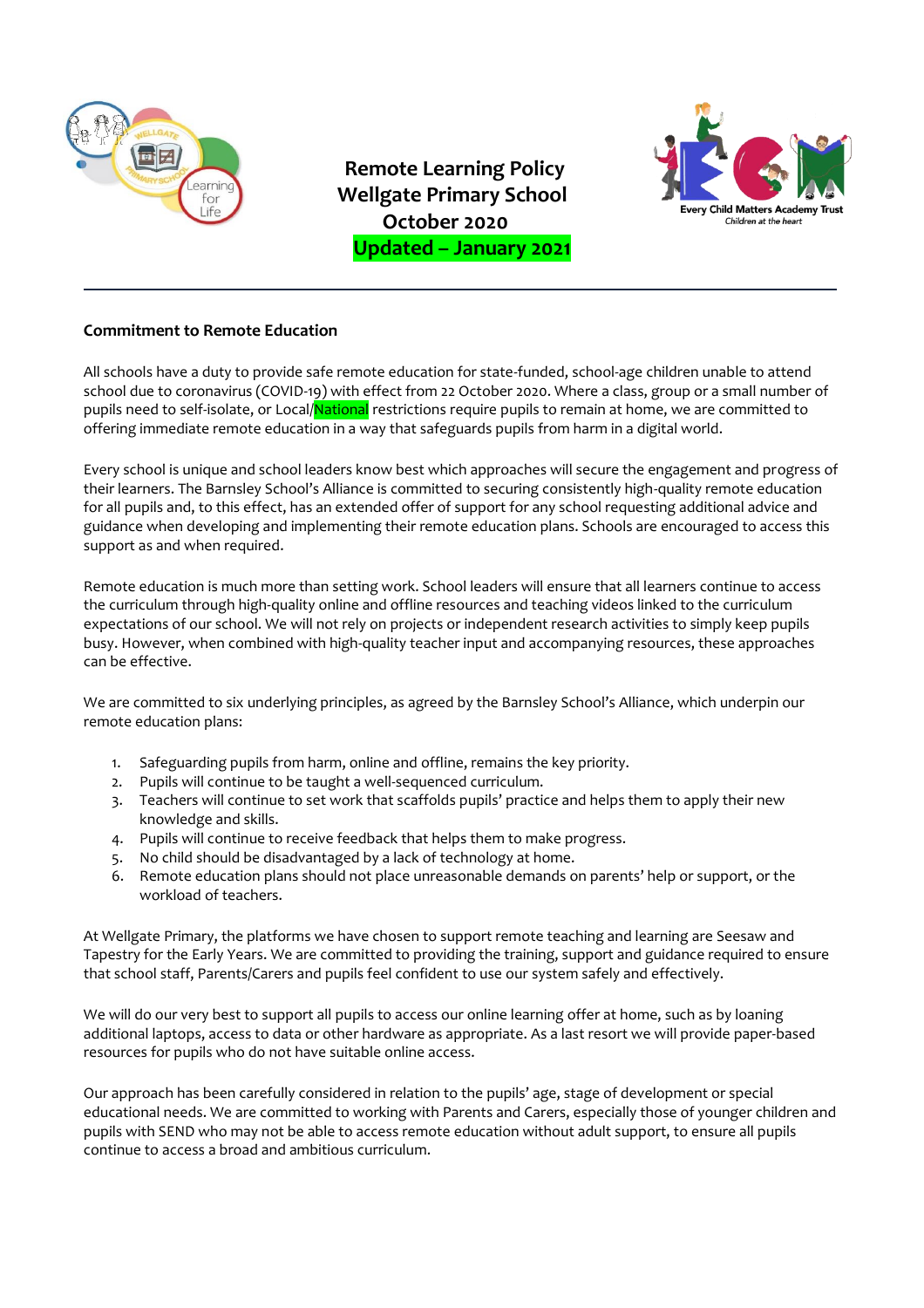# **1. Aims**

This remote learning policy aims to:

- Ensure consistency in the approach to remote learning for pupils who are not in school due to closure of a Bubble or **School** closure
- Set out expectations for all members of the school community with regards to remote learning
- Set meaningful and ambitious learning on a daily basis
- Provide appropriate guidelines for data protection
- Comply with DfE Guidance Restricting attendance during the National Lockdown: schools (January 2021)

## **2. Roles and responsibilities**

# **2.1 Teachers**

When providing remote learning, teachers must be available between 8:20am – 3:30pm.

If they are unable to work for any reason during this time, they should report this using the normal absence procedure – contact CE, RW or KR

# **Remote Learning Offer –**

## **EYFS (Nursery and Reception):**

- Teaching and Learning will be delivered via –
- Recorded lessons shared on Tapestry
- Recorded phonics lessons via Ruth Miskin Portal
- Children will access a daily Maths, Phonics lesson, Topic and Story Time session.
- Children will be set a Maths activity, a phonics activity and one other activity that will be topic based

● Weekly Year Group virtual assembly

## **Year 1:**

- Teaching and Learning will be delivered via -
- Recorded lessons shared on Seesaw
- Recorded phonics lessons via Ruth Miskin Portal
- Children will access a daily Maths or Writing, Phonics lesson, Topic and Story Time session.
- Children will be set a Maths activity, a phonics activity and one other activity that will be Topic based

● Weekly Year Group virtual assembly

### **Y2– Y6:**

- Teaching and Learning will be delivered via -
- Recorded lessons shared on Seesaw
- Recorded phonics lessons (if appropriate) via Ruth Miskin Portal
- Children will access a daily Maths, Reading/Phonics and Writing/Grammar recorded lesson
- Children will be set a Maths, Reading and Writing task as well as another activity that will be Topic based
- Weekly Year Group virtual assembly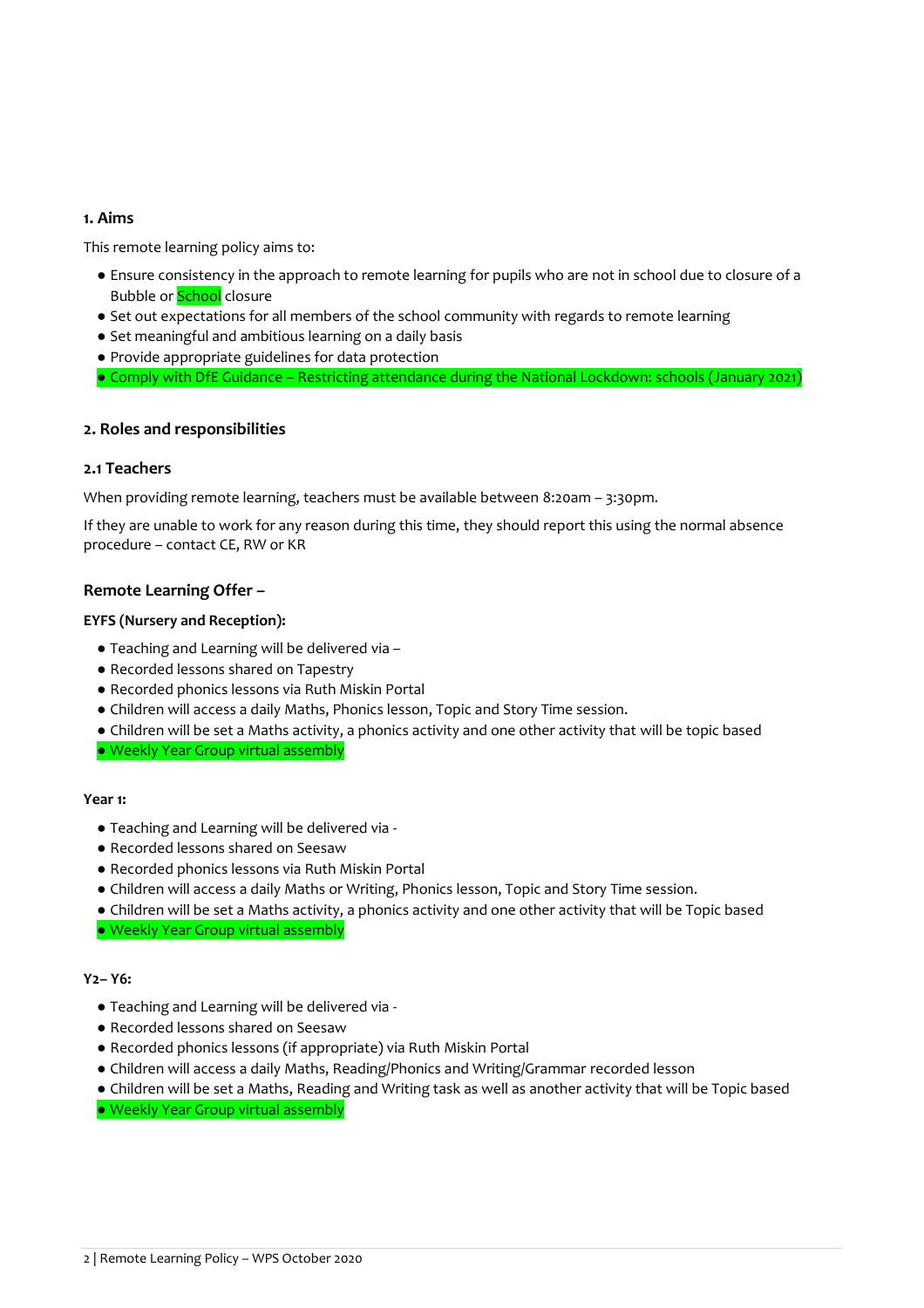#### **When providing Remote Learning teachers will –**

- Provide appropriate learning via SeeSaw/Tapestry and Paper Based Packs (if requested), that meet the needs of all children within the class
- Work collaboratively with Parents/Carers and implement reasonable adjustments to the Teaching and Learning for SEND children
- Ensure that vulnerable children are able to access Teaching and Learning and work collaboratively with other agencies involved with the child
- Provide links to other supporting websites e.g. Top marks, Purple Mash, Oak Academy Learning etc. that may be used to support the Teaching and Learning
- Provide daily Remote Learning that children should access
- Provide a paper pack if child is self-isolating, or are unable to access the remote learning
- Provide sequenced Teaching and Learning so that knowledge and skills are built incrementally so that Parents/Carers and children know what they are learning and how to make progress
- Use the feedback provided from children to adapt and refocus Teaching and Learning through the Teaching and Learning sequence.

#### **Providing feedback on work**:

- Work submitted through Tapestry/Seesaw will be given feedback on this platform
- Feedback given on Seesaw will be completed by the end of the school week. Where work is submitted on a Friday, this will be marked and feedback provided at the start of the next week
- Where specific feedback is needed for an individual, this will be provided upon the return to school where additional intervention will be given to ensure the child has understood the concept being taught

#### **Communication with children:**

- Teachers are responsible for ensuring staff in their Teaching Team have made contact, wherever possible, via a phone call with every Parent/carer and child in their class over the working week
- Virtual Assemblies will take place weekly to celebrate children's learning

#### **Children who have not accessed remote learning or completed on line learning**:

- Any emails that are sent to the Year Group emails will be responded to however this will be in consideration of staff working hours and the priority of the emails sent. Staff will not reply to any queries over the weekend
- Any concerns shared by Parents and Carers through Seesaw or email will be logged on CPOMS and the Safeguarding Team will immediately be informed
- Adhering to the Code of Conduct (see Appendix 3)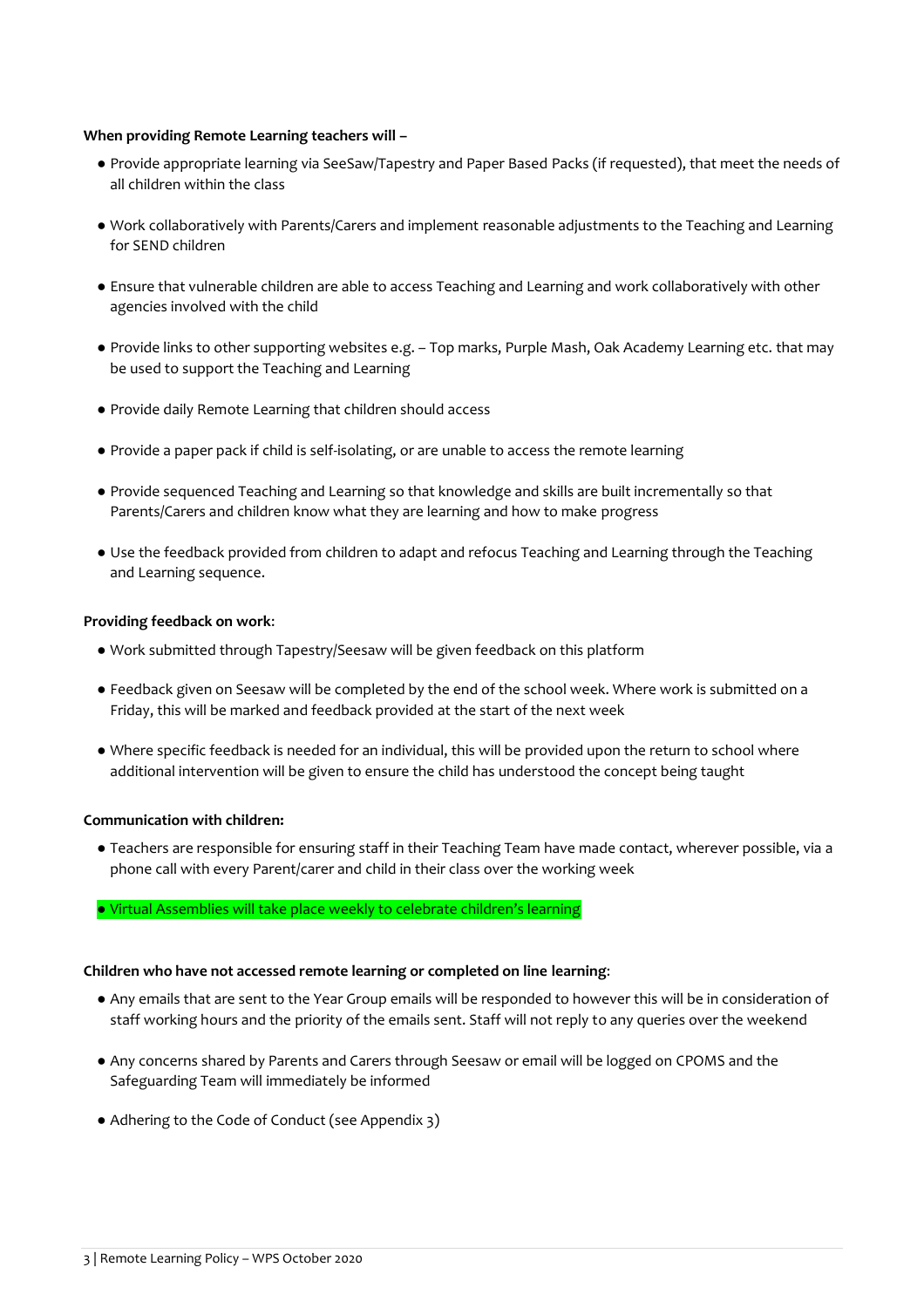# **2.2 Teaching Assistants**

When assisting with remote learning, Teaching Assistants must be available between 8:45am and 3:30pm

If they are unable to work for any reason during this time, they should report this using the normal absence procedure – contact CE, RW or KR

When assisting with remote learning, teaching assistants are responsible for:

- Using the class iPad when remote learning needs to take place
- Completing and monitoring a daily register of attendance by logging into Tapestry/SeeSaw by looking who has uploaded work the previous day.
- Liaising with Classteachers on a daily basis so they can provide support for the Teaching and Learning
- Attending the remote weekly virtual assemblies
- Continuing to upskills own CPD through the use of the Ruth Miskin Portal, after which record on individual training log (via electronic method or Paper) and other CPD available.
- Adhering to the Code of Conduct (see Appendix 3)

#### **2.3 Subject Leaders**

Alongside their teaching responsibilities, Subject Leads are responsible for:

- Considering whether any aspects of the subject curriculum need to change to accommodate remote learning
- Offer support to teachers who may need ideas of ways in which a particular piece of learning can be presented through Seesaw/Remote Learning Sessions to ensure it scaffolds and supports understanding as close to what it would in the classroom
- Alerting teachers to resources they can use to teach their subject remotely
- Continuing to develop their Subject Area and work on their subject Action Plan

#### **2.4 Senior Leaders**

Alongside any teaching responsibilities, senior leaders are responsible for:

- Co-ordinating the remote learning approach across the school and reviewing policy and practice based on reflections and feedback provided
- Monitoring the effectiveness of remote learning. Class teachers will be responsible for providing feedback to Phase Leaders about their remote learning experiences. By Phase Leaders being informed of what is working well and what can be improved, it means Senior Leaders will be able to make any necessary changes to ensure the provision is working well
- Gathering feedback from Parents/Carers following a Bubble Closure
- Monitoring the security of remote learning systems, including data protection and safeguarding considerations

#### **2.5 Designated Safeguarding Lead**

The DSL will carry out the roles and responsibilities as in the Safeguarding and Child Protection Policy (September 2020)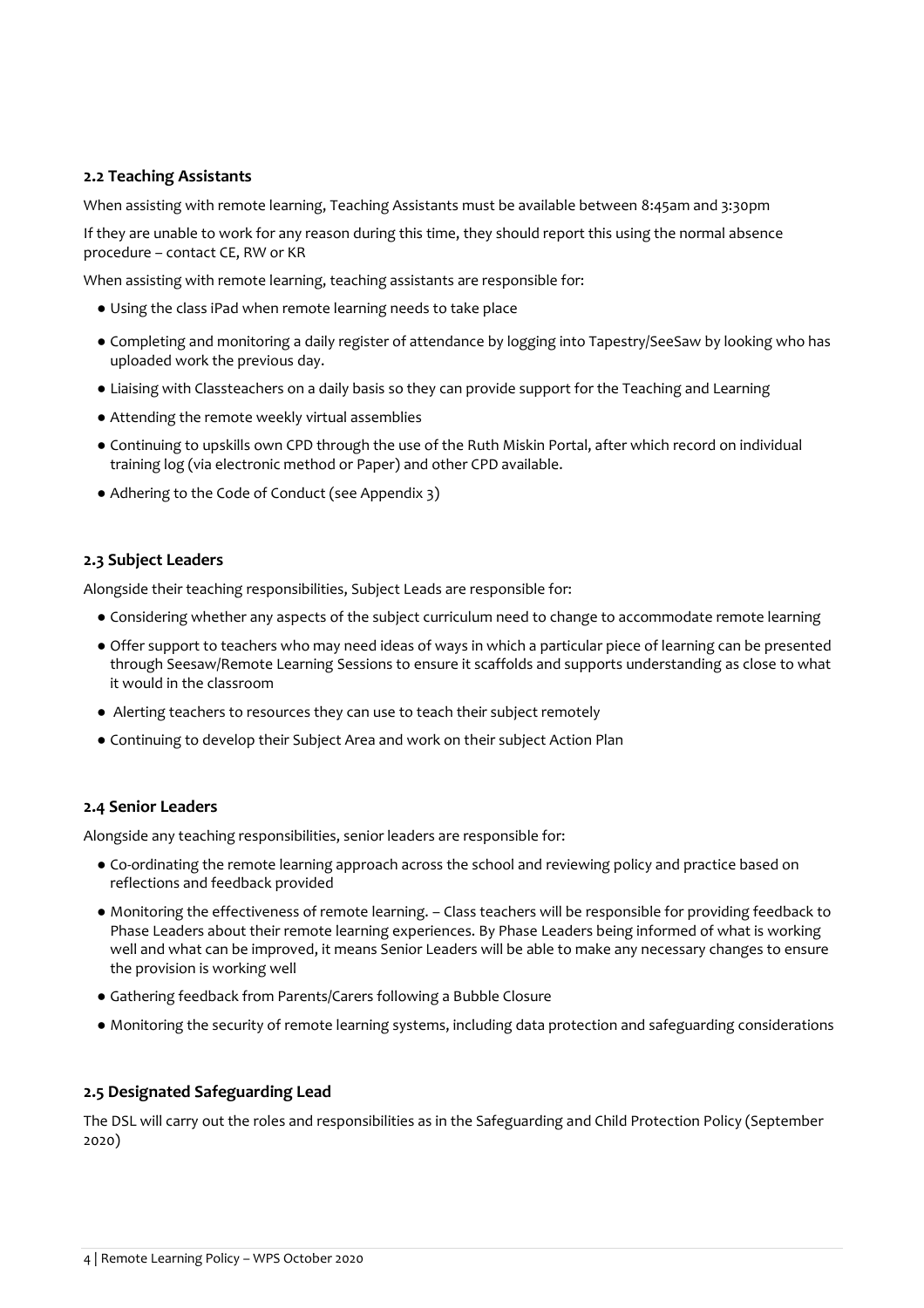# **2.6 IT staff**

ECM Trust IT staff are responsible for:

- Fixing issues with the school systems used to set and collect work
- Helping staff with any technical issues they are experiencing
- Reviewing the security of remote learning systems and flagging any data protection breaches to the data protection officer

Wellgate Staff are responsible for:

- Assisting pupils and Parents/Carers with accessing the platform (SeeSaw or Tapestry) e.g. forgotten passwords –
- \*School staff are not responsible for fixing issues relating to personal devices or home internet use\*\*

## **2.7 Pupils and Parents/Carers**

Staff can expect Pupils learning remotely to:

- Adhere to the Code of Conduct (see Appendix 1)
- Be contactable during the school day
- Complete work to the deadline set by teachers and submitting it on Tapestry/Seesaw for feedback
- Show good behaviours for learning within the learning sessions
- Seek help if they need it, from teachers or teaching assistants by emailing the Year Group email or via Tapestry/Seesaw

Staff can expect Parents/Carers with children learning remotely to:

- Adhere to the Code of Conduct (see Appendix 2)
- Make the school aware if their child is sick or otherwise cannot complete work
- Allow their child to participate in the learning session independently to allow class teachers to make any necessary assessments in order to support learning further
- Seek help from the school if they need it
- Consider that a virtual learning session does not fully reflect a lesson taught in school
- Be respectful when making any concerns known to staff Parents and Carers should contact their child's class teacher using the year group email address

## **2.8 Local Governing Body**

The Local Governing Body are responsible for:

- Monitoring the school's approach to providing remote learning to ensure education remains as high quality as possible
- Ensuring that staff are certain that remote learning systems are appropriately secure, for both data protection and safeguarding reasons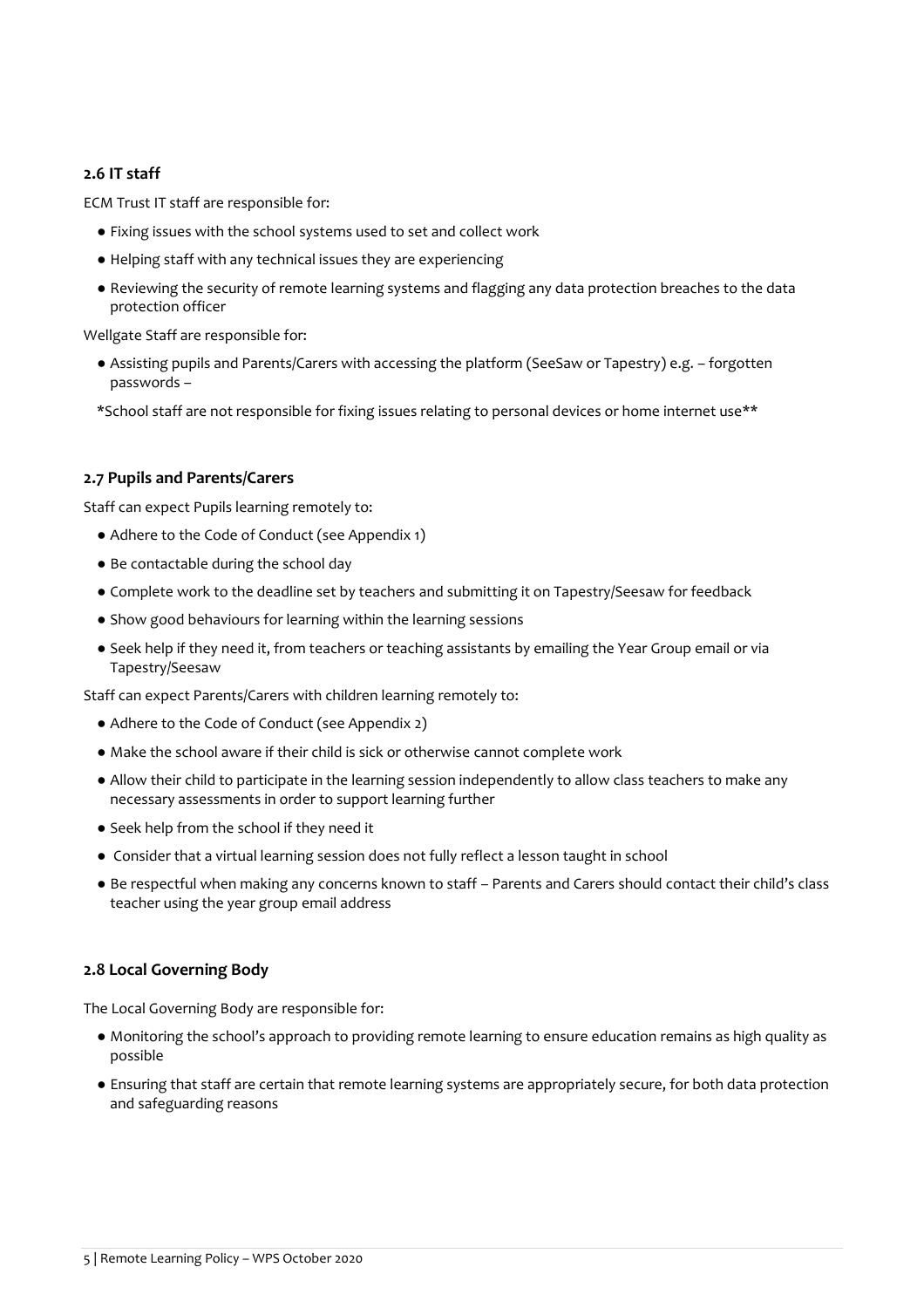#### **3. Who to contact**

If staff have any questions or concerns about remote learning, they should contact the following individuals:

- Issues with subject content Relevant Subject Leader
- Issues with Behaviour Phase Leader
- Issues with IT Mike Race/Sarah Roantree
- Issues with their own workload or wellbeing Phase Leader
- Concerns about data protection Senior Leadership Team
- Concerns about safeguarding Cathryn Egginton/Katie Richardson/Paula Holroyd/Clare Parkin

#### **4. Data protection**

#### **4.1 Accessing personal data**

When accessing personal data for remote learning purposes, staff will use:

● School Laptops or iPads to access shared areas on the Network and the virtual platform (Tapestry/Seesaw)

#### **4.2 Processing personal data**

Staff members may need to collect and/or share personal data of pupils such as Parents/Carers email addresses and phone numbers as part of the remote learning system.

However, staff are reminded to collect and/or share as little personal data as possible on line.

## **4.3 Keeping devices secure**

All staff members will take appropriate steps to ensure their devices remain secure. This includes, but is not limited to:

- Keep the device safe at all times and should only be at home or school unless transporting between the two
- Keeping the device password-protected strong passwords are at least 8 characters, with a combination of upper and lower-case letters, numbers and special characters (e.g. asterisk or currency symbol)
- Making sure the device locks if left inactive for a period of time
- Not sharing the device among family or friends

#### **5. Monitoring arrangements**

This policy will be reviewed after each closure and adapted accordingly.

| <b>Approved by:</b> | The Local Governing Body | <b>Date: 19.10.20</b> |
|---------------------|--------------------------|-----------------------|
| Last reviewed on:   | N/A                      |                       |
| Next review due by: | October 2021             |                       |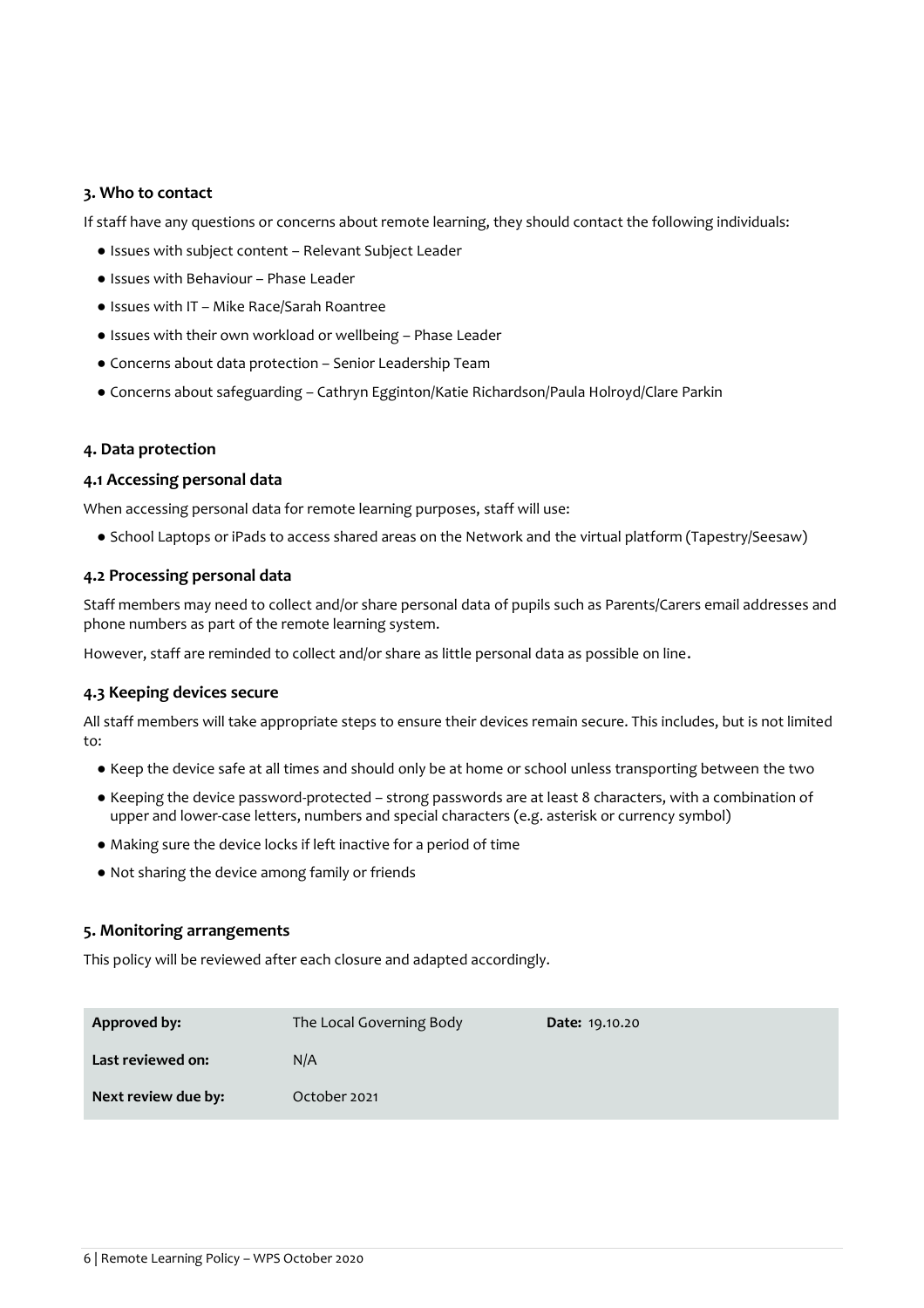### APPENDIX 1

#### **Remote Learning Code of Conduct for Children**

I want to stay safe online and I know that anything I do on the computer, phone, tablet or internet may be seen by someone else.

I will:

- 1. Only open pages which my Parent/Carer or teacher has said are okay
- 2. Talk to my Parent/Carer or teacher before using anything on the internet that I am unsure about
- 3. Tell my Parent/Carer or teacher if anything makes me feel scared or uncomfortable and do not reply
- 4. Make sure all the messages I send and comments I leave are polite and positive
- 5. Not give my phone number or address to anyone online.
- 6. Not tell people about myself online (I will not tell them my name, anything about where I live or where I go to school, names of clubs I attend)
- 7. Not upload photographs of myself onto the computer or internet without my Parent/Carer permission
- 8. Keep any passwords I have private
- 9. Only speak to people I know online and on the phone.
- 10. Never agree to share photos, phone, video call or meet a stranger.
- 11. Always make sure my Parent/Carer knows who I am talking to or messaging

12. Always make sure my comments are polite and positive - If you are allowed to comment you must remember our learning on online behaviour – you are polite and positive and comments should be related to your learning.

Remember – teachers can see exactly what you have posted

## **APPENDIX 2**

#### **Remote Learning Guidelines for Parents and Carers**

1. Please make sure your child understands and is aware of the pupil Code of Conduct (see above)

## 2. **Please answer the phone to school staff or return calls, messages or emails. Staff may call from a withheld number**

3. Please supervise your child's internet use and online learning – make sure you are aware of what they have been asked to do and the websites they need to access.

4. Please make sure you know who your child is talking to or messaging.

5. If a member of staff calls to speak to your children – check that you know who they are, speak to the member of staff yourself before your child talks to them, stay in the room while your child is on the phone.

6. Please ensure that devices used are in appropriate areas.

7. If a virtual conversation takes places between school staff, Parents/Carers and child language must be professional and appropriate, including any family members in the background.

8. If your child's teacher has any safeguarding concerns about children, the concerns will be recorded and passed to the Safeguarding Team.